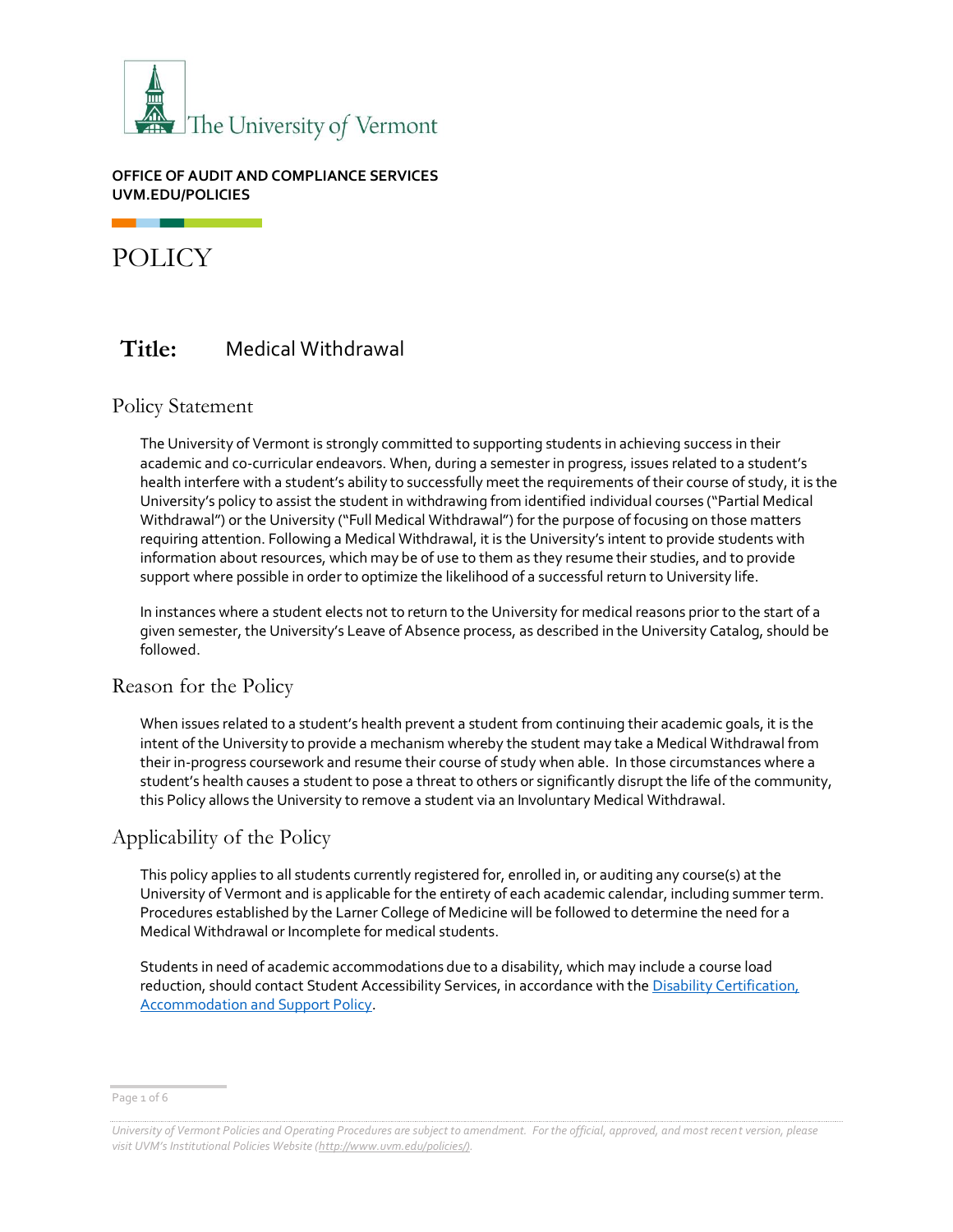## Definitions

| Medical Incomplete:                                                                                                                                                                                                                                                                                                                                                                                                                                                                    | A standard incomplete that indicates a medical rationale for coursework that cannot<br>be completed by the end of the current semester. Incompletes require the approval<br>of the student's college/school dean, and require coursework to be completed within<br>a set timeframe. See University Catalog for standard incomplete parameters.                                                                             |  |  |
|----------------------------------------------------------------------------------------------------------------------------------------------------------------------------------------------------------------------------------------------------------------------------------------------------------------------------------------------------------------------------------------------------------------------------------------------------------------------------------------|----------------------------------------------------------------------------------------------------------------------------------------------------------------------------------------------------------------------------------------------------------------------------------------------------------------------------------------------------------------------------------------------------------------------------|--|--|
| <b>Medical Provider:</b>                                                                                                                                                                                                                                                                                                                                                                                                                                                               | A healthcare provider (e.g., Medical Doctor, Doctor of Osteopathy, Physician<br>Assistant, Nurse Practitioner, Licensed Psychologist, Licensed Professional<br>Counselor, Licensed Clinical Social Worker, etc.), who is licensed or certified in the<br>area for which the diagnosis is made, and who is not a family member or other<br>individual with a close personal relationship to the individual being evaluated. |  |  |
| Medical Withdrawal:                                                                                                                                                                                                                                                                                                                                                                                                                                                                    | A standard withdrawal that indicates a medical rationale for the student's<br>discontinuation of course(s) in the current term. See University Catalog for standard<br>withdrawal parameters. A Medical Withdrawal can be "Full" or "Partial".                                                                                                                                                                             |  |  |
| The entity charged with reviewing requests for student re-<br><b>Medical Withdrawal Re-Entry Committee:</b><br>entry following a Full Medical Withdrawal, to include representatives from the Dean<br>of Students Office, the Center for Health and Wellbeing, and others, as needed. The<br>scope of review by the Committee is limited to determination of the student's ability<br>to resume studies and re-engage with University life with a reasonable likelihood of<br>success. |                                                                                                                                                                                                                                                                                                                                                                                                                            |  |  |
| <u>Re-Entry:</u>                                                                                                                                                                                                                                                                                                                                                                                                                                                                       | The process of returning to the University following a period of absence due to a Full<br>Medical Withdrawal, which includes both medical clearance and academic processes.                                                                                                                                                                                                                                                |  |  |

## Procedures

### **Voluntary Medical Withdrawal or Medical Incomplete**

- 1. Students who voluntarily seek to withdraw from the University or identified courses after the start of a given semester because of a physical or mental health condition must contact the Student Services Office within the Dean's Office of their School or College to discuss their intention to take a Medical Withdrawal. Similarly, students who voluntarily seek a grade of Incomplete for identified courses after the start of a given semester because of a physical or mental health condition must contact the Student Services Office within the Dean's Office of their School or College to discuss their intention to take a Medical Incomplete. The Dean's Office of the Graduate School, rather than the Dean's Office of the student's academic unit, is the appropriate contact for Graduate Students.
- 2. Based on this conversation, the student will be provided with instructions to submit a Medical Withdrawal Request Form or Medical Incomplete Form, as appropriate, to the Center for Health and Wellbeing (CHWB). A portion of this Form must be completed by the student's Medical Provider (on or off-campus) for the purpose of verifying that a medical condition warranting consideration for Medical Withdrawal or Incomplete, as applicable, exists.
- 3. Upon receipt of a completed Medical Withdrawal or Incomplete Request Form, CHWB will review and determine whether the student is medically eligible. This decision will be communicated to the student and to the Dean's Office of the student's School or College.
- 4. Students who wish to appeal the outcome of their eligibility request may do so by submitting their appeal, in writing, to the Executive Director of CHWB within three (3) business days of receipt of a

Page 2 of 6

*University of Vermont Policies and Operating Procedures are subject to amendment. For the official, approved, and most recent version, please visit UVM's Institutional Policies Website ([http://www.uvm.edu/policies/\).](http://www.uvm.edu/policies/)*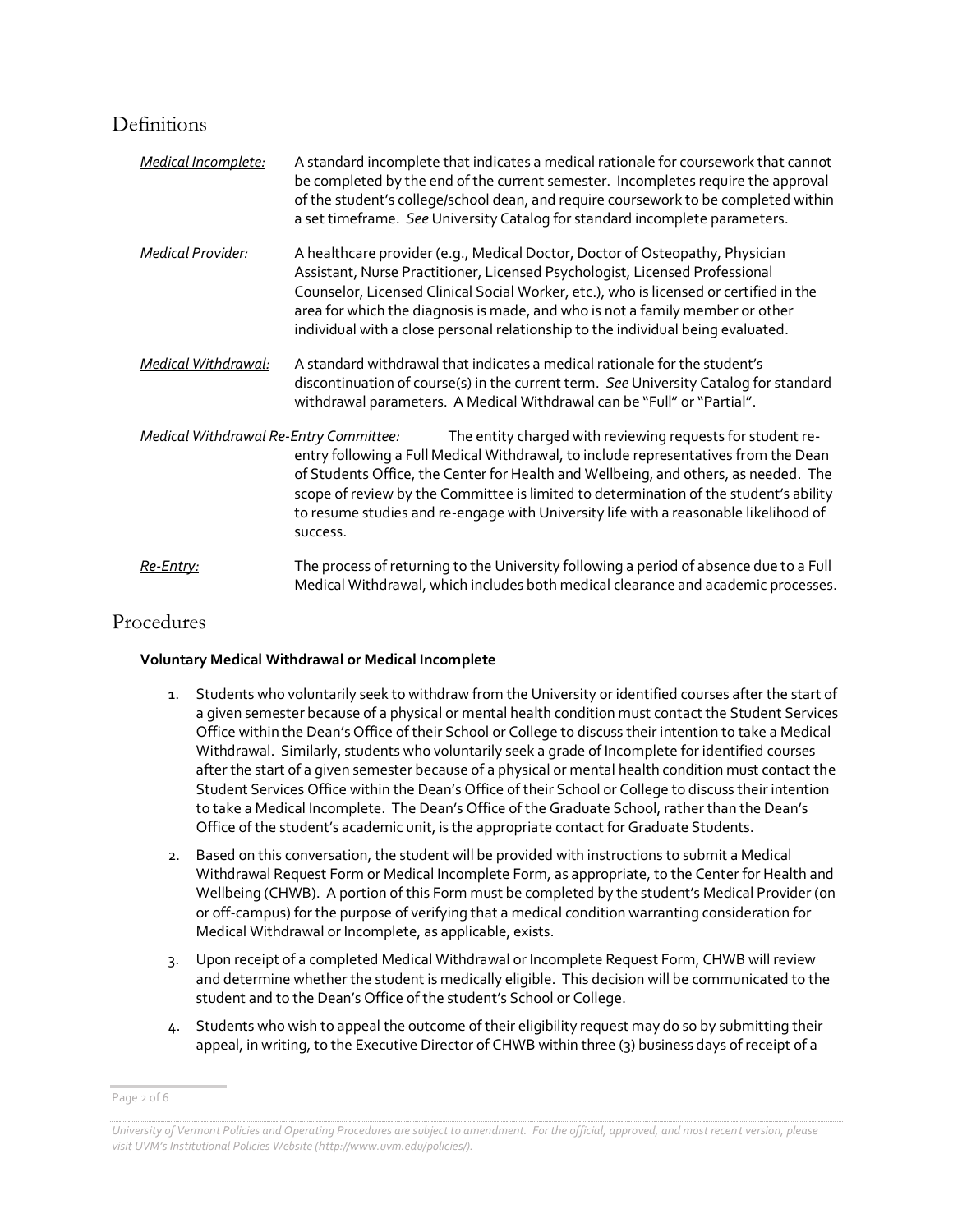decision. The decision of the Executive Director shall be the final decision of the University. This result will be shared, in writing, with the student and the University officials who were notified of the original decision.

5. Once eligibility has been determined by CHWB, the Dean's Office of the student's School or College is ultimately responsible for approving requests for Medical Withdrawal or Incomplete and processing corresponding changes of student status.

#### **Involuntary Medical Withdrawal**

- 1. The University may impose an Involuntary Medical Withdrawal or require conditions for continued attendance when, as a result of a student's physical or mental health condition, one of the following transpires:
	- a. The student threatens the health or safety of others;
	- b. The student causes or threatens to cause significant property damage; or
	- c. The student significantly disrupts the activities of the University community.
- 2. The Dean of Students Office will consult with appropriate medical, psychological, academic, and law enforcement resources, as appropriate, in making this determination, including length of separation from the University and any conditions under which the student may seek to return.
- 3. Under certain circumstances involving the safety of the University community, the Dean of Students Office may require that the student undergo a psychological or medical assessment to assist in evaluating the student's ability to participate successfully in University life.
- 4. When the Dean of Students Office determines that an Involuntary Medical Withdrawal is necessary, the student and the student's School or College will be notified in writing. This notification goes to the Graduate College for graduate students and the Graduate College will notify the School or College housing the student's academic program.
- 5. Students who wish to appeal an Involuntary Medical Withdrawal may do so by submitting their appeal, in writing, to the Vice Provost for Student Affairs within three (3) business days of receipt of the decision. The decision of the Vice Provost for Student Affairs shall be the final decision of the University. This result will be shared, in writing, with the student and the student's School or College.
- 6. The Dean of Students Office is ultimately responsible for processing appropriate changes of student status in all cases of Involuntary Medical Withdrawal.

#### **Impact of Medical Withdrawal on Student Account**

- 1. When a Full Medical Withdrawal is taken, a hold will be placed on the student's registration by the Dean of Students Office until the student has successfully completed the re-entry process described below.
- 2. In situations where, at the time of a Full Medical Withdrawal, there are unresolved issues related to a student's behavior or conduct, or there are outstanding financial obligations to the University, additional holds may be placed on the student's record.
- 3. When a Medical Withdrawal occurs after the close of the add-drop period, the student will receive a 'W' for all applicable courses attempted during that term, unless a Medical Incomplete is granted for a given course.

Page 3 of 6

*University of Vermont Policies and Operating Procedures are subject to amendment. For the official, approved, and most recent version, please visit UVM's Institutional Policies Website ([http://www.uvm.edu/policies/\).](http://www.uvm.edu/policies/)*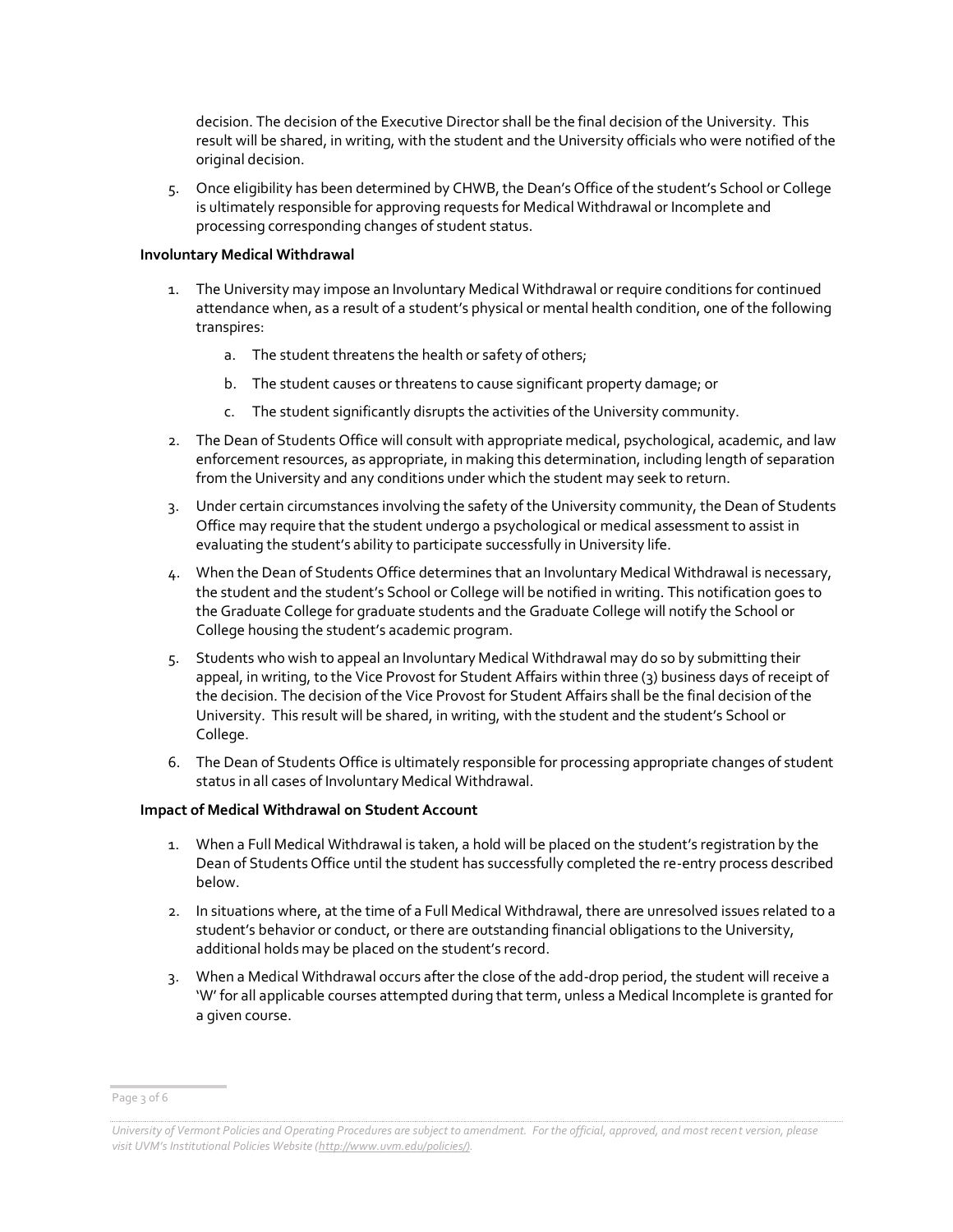- 4. All supporting records concerning Medical Withdrawal and Medical Incomplete determinations, including medical re-entry, will be kept separately from the student's academic record.
- 5. Students are encouraged to address the impact of a Medical Withdrawal on the continuation of financial aid, research or scholarship, assistantship, or other forms of educational support with Student Financial Services, the appropriate program administrator in their academic department, and the Student Services Office within the Dean's Office of their School or College. Graduate students should contact the Graduate College Students Services Office. International students should be aware that a Medical Withdrawal may impact their visa status, and should contact the Office of International Education before requesting a Medical Withdrawal.
- 6. Any adjustment to the student's tuition will be made in accordance with standing Universit[y policy.](https://www.uvm.edu/sites/default/files/UVM-Policies/policies/billadjust.pdf)

#### **Re-entry form Full Medical Withdrawal**

It is the University's intention to support students in a successful return to the University community when physical or mental health has necessitated withdrawal from the University. To this end, the University expects the time away to be of sufficient duration to allow the student to address the issues involved in necessitating a Full Medical Withdrawal. The University strongly recommends that students who voluntarily withdraw from the University for medical reasons take a minimum of one full semester away from the University in order to enhance the likelihood of success upon return.

1. Students wishing to return to the University following Full Medical Withdrawal, whether voluntary or involuntary, must notify the Medical Withdrawal Re-Entry Committee of their intent to return a minimum of forty-five  $(45)$  days prior to the start of classes for the applicable semester, by submitting a Letter of Support from a Medical Provider and a Student Self Support Letter to the Dean of Students Office. *See* Forms (below).

The purpose of this documentation is to demonstrate the student's ability to resume studies and reengage in University life with a reasonable likelihood of success. The information must be specific in its description of the reason for the student's Medical Withdrawal and the treatment rendered. It must outline, if appropriate, a plan of treatment to be followed upon return. Failure to provide this documentation in a timely manner may result in the inability of the Committee to process the request in time for re-entry in the desired semester.

Consideration of a medical re-entry request submitted after the deadline listed above will only be granted where the student has clearly articulated extenuating circumstances which prevented ontime submission. In any event, a request that is submitted without sufficient time for meaningful review by the Committee will be denied.

- 2. The Committee will consider the request for re-entry and communicate the decision, in writing, to the student, the student's School or College, and, for matriculated undergraduate students, the University's Undergraduate Retention and Enrollment Coordinator. As part of the Committee's decision making process, the Committee, or designee, may meet with the student to discuss the documentation submitted and the student's plans for successful re-entry. In all cases of Involuntary Medical Withdrawal, or whenever a student is seeking re-entry to the University having not taken at least one full semester off, as recommended, this meeting will be required.
- 3. A student may appeal the Committee's decision, in writing, to the Vice Provost for Student Affairs within three (3) business days of receipt of the Medical Re-entry decision. The Vice Provost will review all available information and make a final decision regarding Medical Re-entry for the applicable semester. The decision of the Vice Provost for Student Affairs shall be the final decision

Page 4 of 6

*University of Vermont Policies and Operating Procedures are subject to amendment. For the official, approved, and most recent version, please visit UVM's Institutional Policies Website ([http://www.uvm.edu/policies/\).](http://www.uvm.edu/policies/)*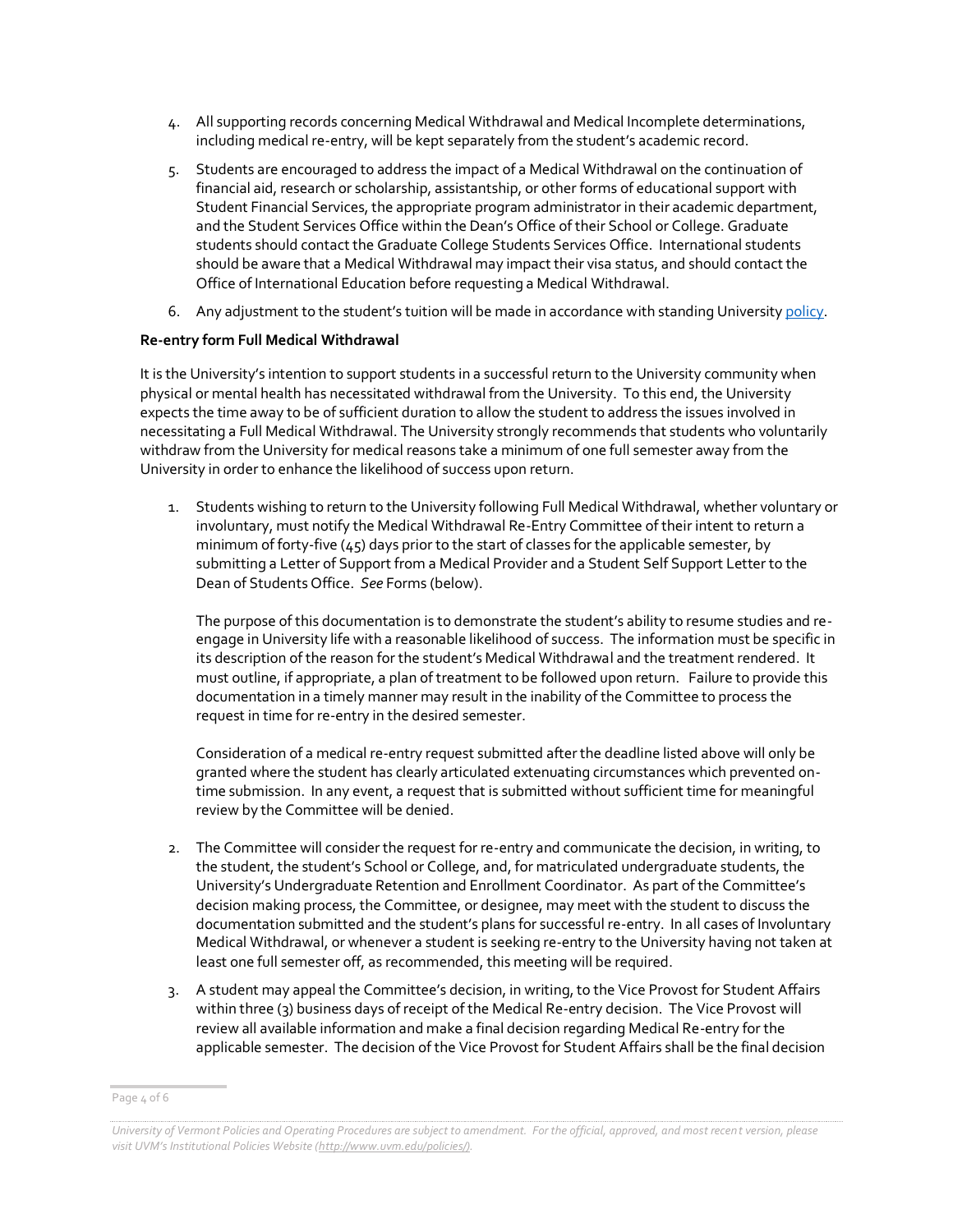of the University for the semester at issue. This result will be shared, in writing, with the student and the University officials who were notified of the original decision.

- 4. Once approved for Medical Re-entry by the Committee, or the Vice Provost, as applicable, the student must initiate the University's Academic Re-entry process, as follows:
	- a. Matriculated Undergraduate Students: complete an onlin[e Re-entry Application Form;](https://www.uvm.edu/admissions/re-entry-application)
	- b. Graduate Students: contact the Graduate College Dean's Office at (802) 656-3160 or [gradcoll@uvm.edu.](mailto:gradcoll@uvm.edu)
	- c. CDE Students: contact the Continuing and Distance Education Dean's Office at (802) 656- 2085 o[r learn@uvm.edu.](mailto:learn@uvm.edu)
- 5. The offices identified above are responsible for approving requests for academic re-entry and communicating details about updated student records and semester course registration access via email to students who are re-entering. Academic re-entry requests received after the first day of classes for a given semester will only be processed for the following semester.
- 6. Policies or practices of the student's College or School related to academic progress and standards may be considered in determining readiness to return.
- 7. Students are encouraged to meet with supportive resources, including the Student Services Office within the Dean's Office of their College or School, Student Health Services, Counseling & Psychiatry Services, Student Accessibility Services, the Dean of Students Office, and/or a community provider, within two weeks of the first day of classes for the purpose of assessing their experience thus far and reviewing resources available to them.

#### **Concerns Regarding Discrimination**

Any student who believes they have been discriminated against because of a medical condition should discuss their concerns with the Office of Affirmative Action and Equal Opportunity (AAEO), and may file a complaint with that office or with the Office for Civil Rights of the United States Department of Education.

Executive Director, Office of Affirmative Action and Equal Opportunity 428 Waterman Building (802) 656-0229

-Or-

US Department of Education Office for Civil Rights - Boston Office 8th Floor 5 Post Office Square Boston, MA 02109-3921 Telephone: (617) 289-0111 FAX: (617) 289-0150 TDD: (800) 877-8339 Email[: OCR.Boston@ed.gov](mailto:OCR.Boston@ed.gov)

U.S. Department of Education Office of Civil Rights Lyndon Baines Johnson Building 400 Maryland Avenue, SW Washington, DC 20202-1100 Telephone: (800) 421-3481 FAX: (202) 453-6012 TDD: (800) 877-8339 Email[: OCR@ed.gov](mailto:OCR@ed.gov)

Page 5 of 6

*University of Vermont Policies and Operating Procedures are subject to amendment. For the official, approved, and most recent version, please visit UVM's Institutional Policies Website ([http://www.uvm.edu/policies/\).](http://www.uvm.edu/policies/)*